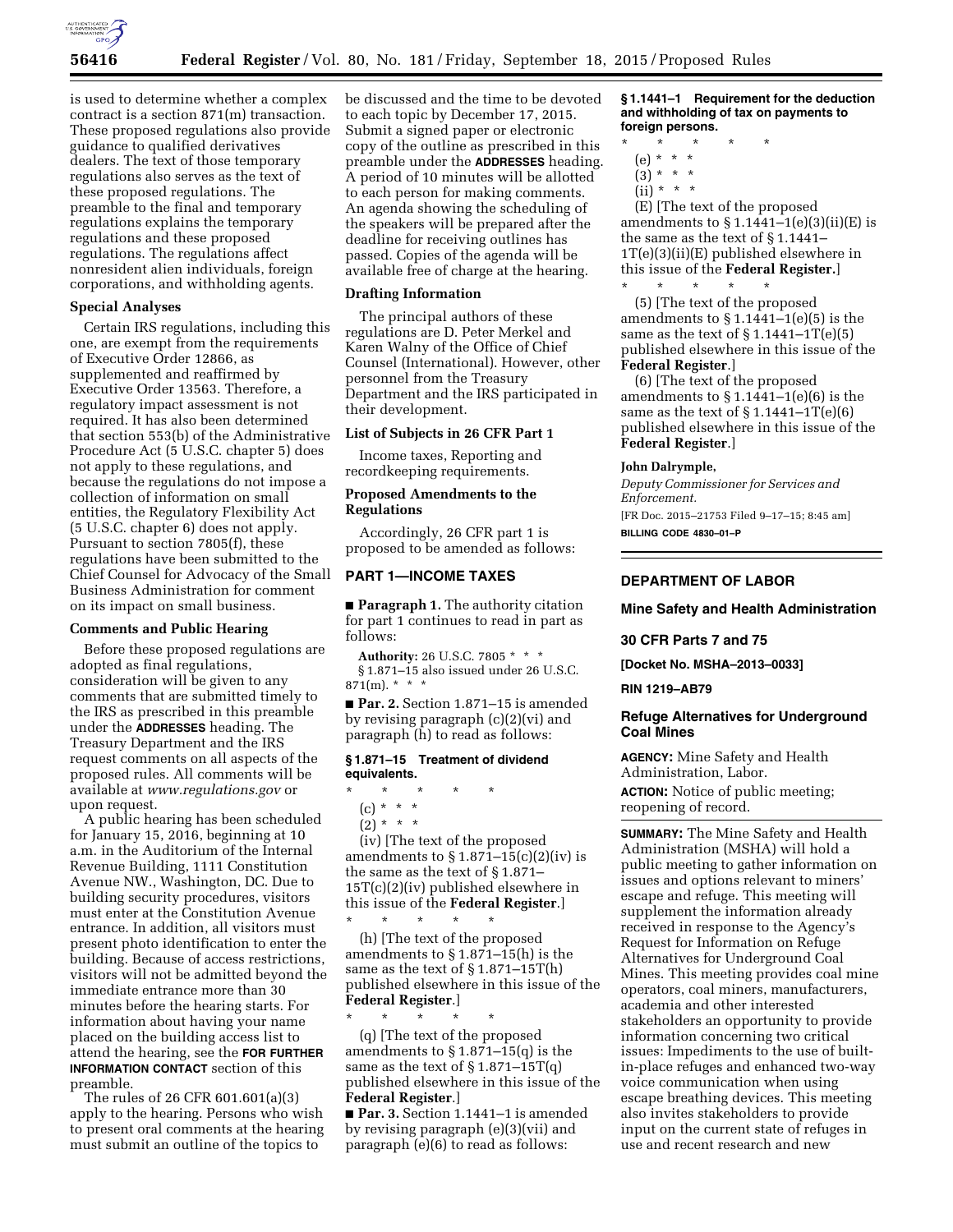technology that may lead to the development of a new generation of refuges. MSHA also is reopening the record for public comment.

**DATES:** The public meeting will be held on October 19, 2015. All written submissions or responses for the record, including relevant data and information, must be received by midnight Eastern Standard Time on November 16, 2015.

**ADDRESSES:** The public meeting will be held at MSHA's National Mine Health and Safety Academy, 1301 Airport Road, Beaver, West Virginia 25813– 9426.

Requests to speak or make a presentation at the meeting may be made to Leah Davis at 202–693–9440 or by one of the following methods:

• *Fax:* 202–693–9441.

• *Electronic Mail: [davis.leah@dol.gov.](mailto:davis.leah@dol.gov)* 

• *Mail:* MSHA, Office of Standards, Regulations, and Variances, 201 12th Street South, Suite 4E401, Arlington, Virginia 22202–5452.

*Instructions:* All submissions must include RIN 1219–AB79 or Docket No. MSHA–2013–0033. Do not include personal information that you do not want publicly disclosed; MSHA will post all submissions without change to *[http://www.regulations.gov,](http://www.regulations.gov)* including any personal information provided.

For additional instructions for participation in the public meeting, see the **SUPPLEMENTARY INFORMATION** section of this notice.

*Docket:* For access to the docket to read comments received, go to *[http://](http://www.regulations.gov) [www.regulations.gov](http://www.regulations.gov)* or *[http://](http://www.msha.gov/currentcomments.asp) [www.msha.gov/currentcomments.asp.](http://www.msha.gov/currentcomments.asp)*  To read background documents, go to *[http://www.regulations.gov.](http://www.regulations.gov)* Review the docket in person at MSHA, Office of Standards, Regulations, and Variances, 201 12th Street South, Suite 4E401, Arlington, Virginia, between 9:00 a.m. and 5:00 p.m. Monday through Friday, except Federal holidays. Sign in at the receptionist's desk in Suite 4E401.

*Email Notification:* To subscribe to receive an email notification when MSHA publishes rules, program information, instructions, or policy, in the **Federal Register**, go to *[http://](http://www.msha.gov/subscriptions/subscribe.aspx) [www.msha.gov/subscriptions/](http://www.msha.gov/subscriptions/subscribe.aspx) [subscribe.aspx.](http://www.msha.gov/subscriptions/subscribe.aspx)* 

### **FOR FURTHER INFORMATION CONTACT:**

Sheila A. McConnell, Acting Director, Office of Standards, Regulations, and Variances, MSHA, at

*[mcconnell.sheila.a@dol.gov](mailto:mcconnell.sheila.a@dol.gov)* (email), 202–693–9440 (voice), or 202–693–9441 (facsimile). These are not toll-free numbers.

#### **SUPPLEMENTARY INFORMATION:**

### **I. Public Meeting**

MSHA invites coal mine operators, coal miners, equipment manufacturers, academia, and the public to provide information on the current state of refuge alternatives, particularly on the challenges related to the use of built-inplace refuges, and enhancing voice communication when using escape breathing devices. MSHA especially invites coal miners and operators of small underground coal mines to participate.

The information from this meeting will supplement comments to the Agency's Request for Information and research from the National Institute for Occupational Safety and Health (NIOSH). This meeting will focus on four primary issues: Challenges related to built-in-place refuges; miners communicating while using breathing devices during escape; advantages and disadvantages of self-contained breathing apparatus (SCBA) with refill stations as an escape strategy; and the scope and status of new technology or recent research related to the installation and use of built-in-place refuges.

The public meeting will be held in the auditorium at MSHA's National Mine Health and Safety Academy on October 19, 2015, beginning with Registration at 1 p.m. and concluding at 5 p.m. or when the last speaker has spoken.

The meeting will be conducted in an informal manner. Presenters and attendees may provide written information to the court reporter for inclusion in the rulemaking record. MSHA will make the transcript of the meeting available on *[www.regulations.gov](http://www.regulations.gov)* and on the Agency's Web site at *[http://](http://www.msha.gov/tscripts.htm) [www.msha.gov/tscripts.htm](http://www.msha.gov/tscripts.htm)* and include it in the rulemaking record.

# **II. Background**

Continued development of refuge equipment and technology is expected to enhance the effectiveness of refuges and improve miners' chances of surviving a mine emergency when escape is impossible. Since the refuge alternatives rule became effective on March 2, 2009, stakeholders have gained experience, and research has led to some technological advancements and innovations. To benefit from this experience and research, on August 8, 2013, MSHA published a Request for Information (RFI) in the **Federal Register** (78 FR 48593) asking for data, comments, and information on issues and options that may present alternative or even more effective solutions for miners' survival during underground

coal mine emergencies than the protections provided by the existing rule.

In response to requests, MSHA extended the comment period four times to give interested parties additional time to review research reports from NIOSH and other relevant information and provide substantive comments. The comment period closed on April 2, 2015.

#### **III. Questions and Issues for Discussion**

# *A. Built-In-Place Refuge Alternatives*

In its report, ''Facilitating the Use of Built-In-Place Refuge Alternatives in Mines,'' RI 9698, NIOSH makes recommendations on the use of built-inplace shelters, as a type of refuge with a superior environment when compared to tent and steel pre-fabricated structures. The report addresses three issues: (1) Locating built-in-place refuges further from the face than the 1,000-foot limit required under the existing standard; (2) providing a consistent process for the design and approval of refuge stoppings; and (3) delivering a reliable supply of clean, breathable air to a built-in-place refuge. NIOSH recommends allowing operators to locate built-in-place refuges further than 1,000 feet from the face, but only if the refuges:

• Provide a constant supply of air into the refuge via either a protected compressed air line or a borehole from the surface.

• Provide a minimum of 85 cubic feet of space per occupant.

• Maintain the interior of the refuge under positive pressure when not in use to ensure that the refuge contains breathable air immediately on entry and to keep contaminated air from entering the refuge when miners enter. MSHA invites comments and information on the following issues:

1. How would MSHA's acceptance of built-in-place refuges located further from the face and meeting the above criteria affect your decision on whether or not to install a built-in-place refuge? Discuss the relative merits of location versus design and performance. Please comment on the advantages and disadvantages of NIOSH's recommended approach for built-inplace refuges; the feasibility of installing built-in-place shelters in different mine settings; the risks related to a refuge location that is further away from the working face; and the benefits of a builtin-place refuge's environment and performance characteristics.

2. Discuss the advantages and disadvantages of the following methods of providing breathable air in refuges: